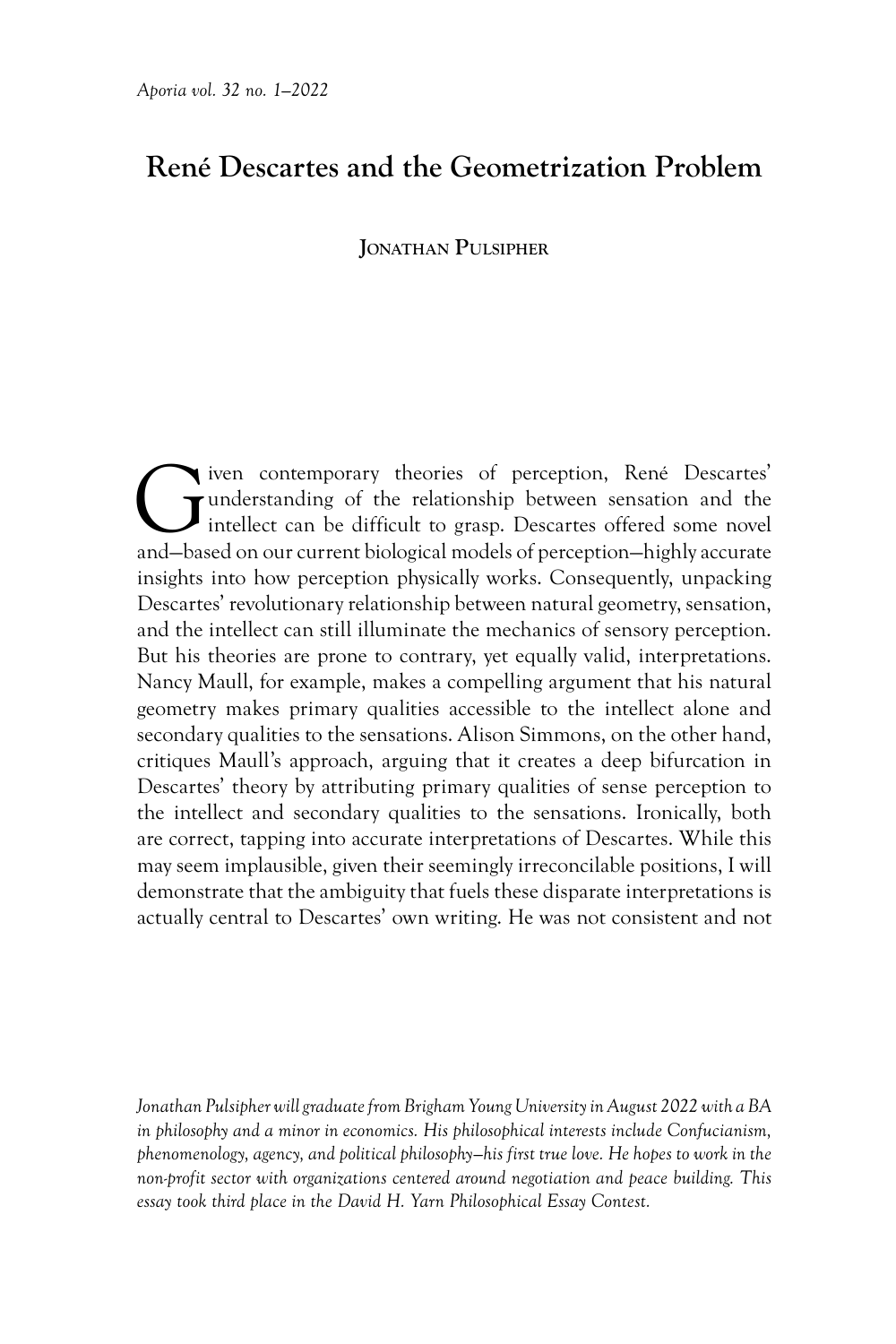as careful about key distinctions as he could have been, thus allowing for multiple interpretations that are equally valid.

#### **Nancy Maull**

In "Cartesian Optics and the Geometrization of Nature," Nancy Maull recounts the history Descartes found himself responding to, and highlights Galileo as the pivotal figure. Galileo had recently rejected Plato's skepticism that physical bodies could be understood through purely mathematical terms and Aristotle's belief that essences constituted scientific knowledge. For these two Greek philosophers, the geometrization problem—or the problem of how geometry applies to nature—did not exist (255-56). Galileo generated this difficulty when he envisioned a world with quantifiable bodies, thinking nature could and should be understood through mathematics (256). But explaining nature through geometry was difficult: one does not explicitly see the world as a set of lines and angles (253). As preliminary contributions to the solution, Galileo idealized and simplified the world to make room for a geometrical understanding (256). Physics seemed to him the best candidate to explain the senses within this idealized and simplified world. But Galileo never could explain what sensory or intellectual grasp of the world we possess to make this sort of geometrization viable and informative. He defaulted to God as the best explanation for how we access mathematical primary qualities (257). Descartes thus took up the work of Galileo and tried to solve this problem without explicitly drawing on God as the efficient solution.

Descartes embraced the task of explaining both "how a mathematical theory of nature is to be applied to particular physical situations" and "how the correct version of that physical theory is to be discovered," and he thought geometry was the key, being the only pure and true description of physical bodies (257). His obsession with geometry led him to believe that these a priori principles revealed higher-level laws, yet he was cognizant that a priori reasoning alone could not explain all of the physical world. Our limited minds can't always trace these higher-level laws to the physical world, we need lower-level laws to explain "actual physical circumstances" (258). For Descartes, sensory perception provided the information we need to identify these "lower level physical laws" (258). Thus, while God might easily derive lower-level laws through a priori reasoning, humans find sensory perception essential for collecting the data necessary to know them (258).

However, while Descartes' account depended upon sensory perception, he recognized that it isn't the most reliable instrument. Particularly,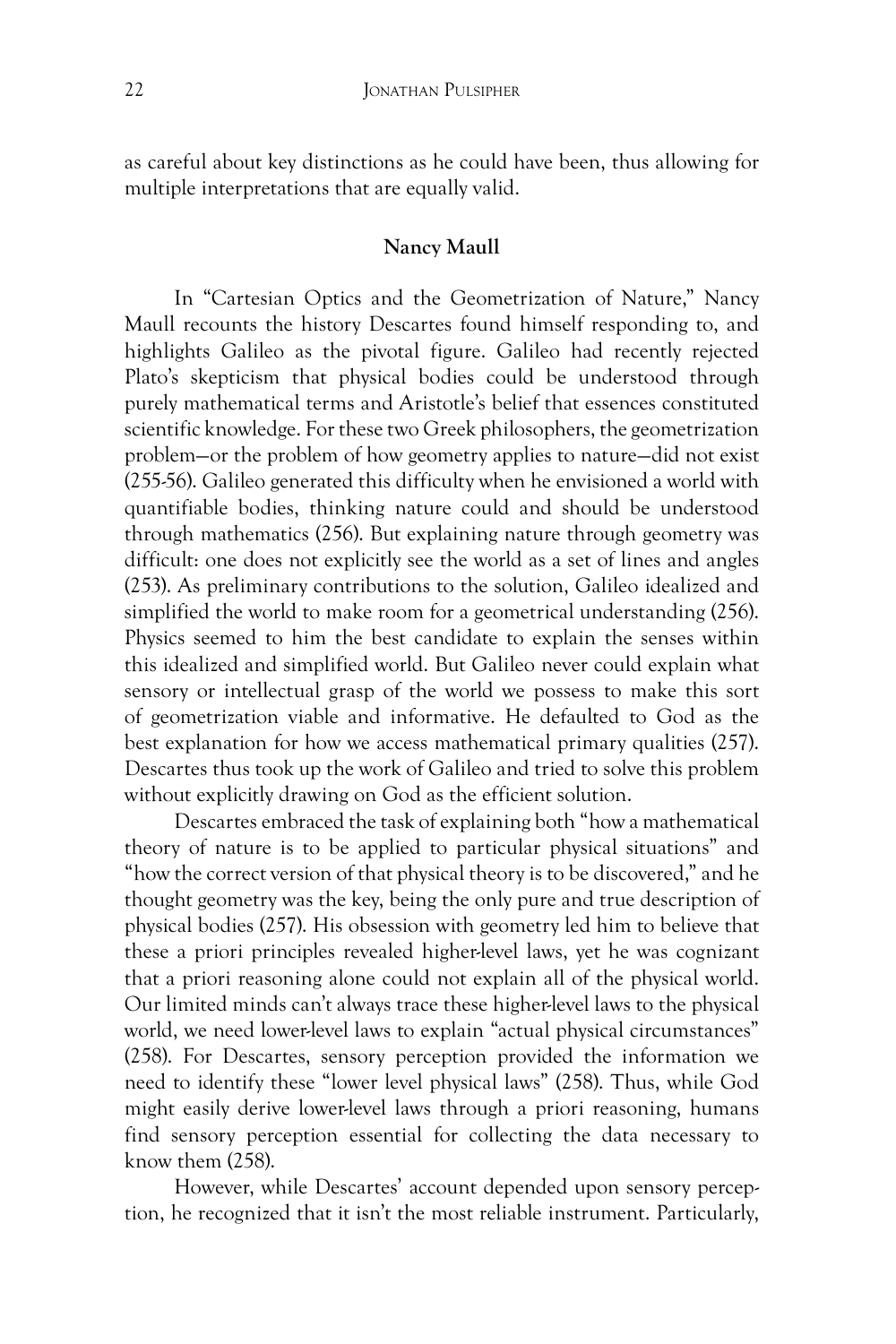Descartes thought perceptions that locate secondary qualities—colors, tastes, odors, sounds, etc.—"in bodies" were false (258). In this regard, Descartes went strongly against the current of Kepler's theory that bodies have secondary qualities and "are not merely perceived that way" (258). Like Galileo, Descartes pushed against this resemblance theory and tried to understand the perception of color through extension and motion, or via mechanistic means. For Descartes, secondary qualities merely "produce sensations in us" (259). Similar to the way words convey things that are not akin to the sounds or visual appearance of the words themselves, these secondary qualities can "'make us feel the sensation of light'" (260). For Descartes, perception of secondary qualities does not give us direct access to how the world is. He gave two examples to further detail this principle. Sound is not resembled in any way by its motion through the air, and the "sensation of being tickled resembles nothing in the feather" (260). Thus, for Descartes, we are often wrong when determining the cause of something, like a soldier who mistakes a pain for a battle wound when it is just a "twisted belt buckle" (261).

However, Descartes made this account more nuanced with his later example of engraved images. These images maintain the same color uniformly, but the engravings on them give us figures and outlines that "'represent to us forests, towns, men, and even battles and storms'" (261). Unlike the previous examples, this one seems to demonstrate that perception can resemble some sense of how the object really is. To make sense of this apparent contradiction, Maull argues that Descartes offered the example to indicate an important distinction between primary and secondary qualities. Color and other secondary qualities do not represent something "in a physical object, since physical objects are mere extension" (262). But figure and other primary qualities do "resemble to a degree" this extension (262). The fundamental distinction between the two is that in primary qualities alone we use an algorithm, or a "natural geometrical calculation" of "kinesthetic responses" (262). This algorithm, or natural geometry, is what gives the soul knowledge of "the distance, position, size, and shape of a body" (263).

Maull explains how the geometric function works in our perception. The soul cannot simply know the linear distance from one eye to an object. However, with a second eye, the soul can know the distance between the two eyes along with the angle of each eye and can, thereby, determine the length of the other two sides of the triangle, giving knowledge of distance. Thus, via triangulation, the soul engages in some intellectual process though it is subconscious—that renders knowledge of extension in size, position, shape, and distance (264).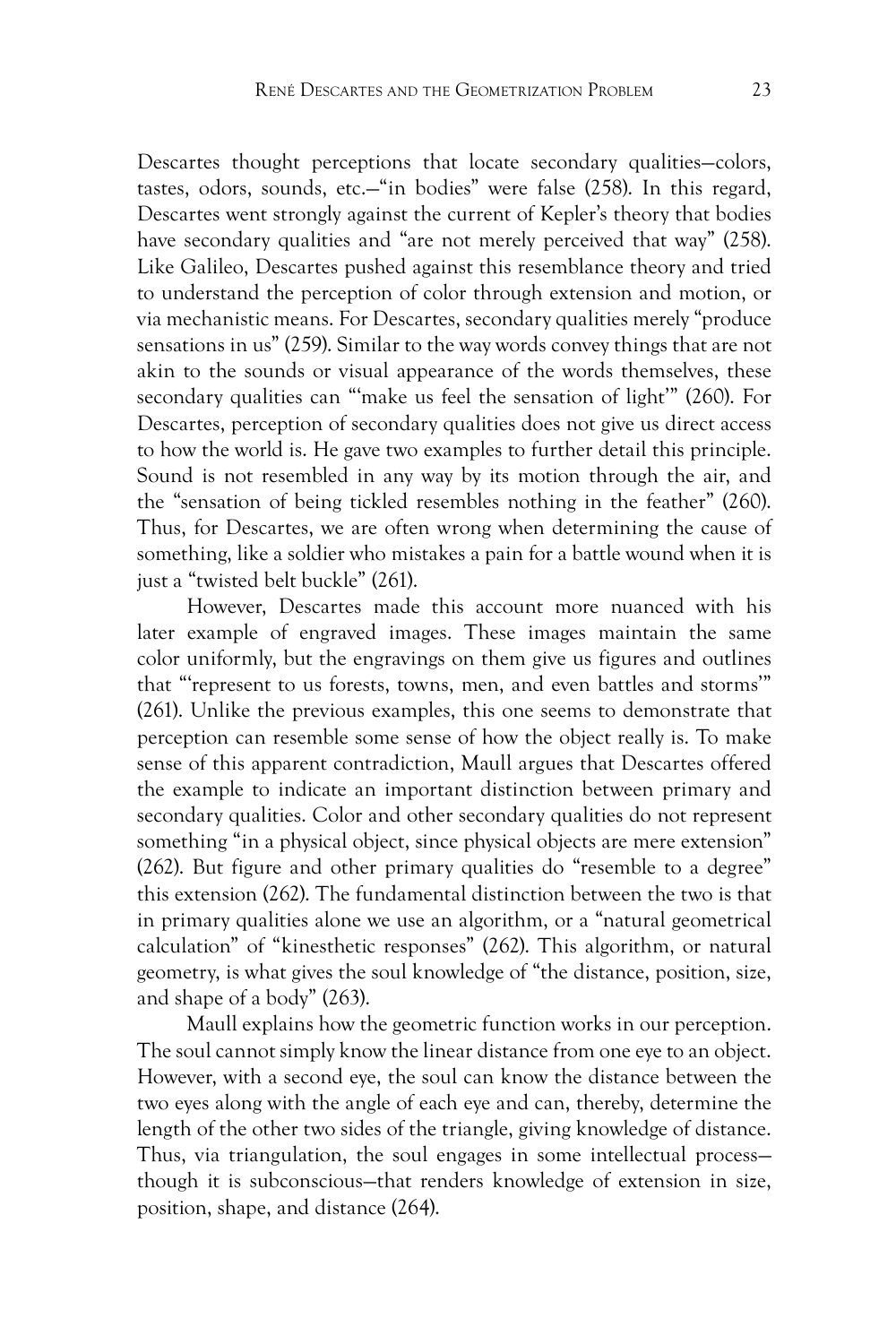Crucially, intellectual geometrization of this kind is not involved in Descartes' perception of secondary qualities. For these qualities, Descartes gave a separate, yet, elaborate understanding of extension and motion. For Descartes, corpuscles—or particles—can move linearly or spin. It is the spin and linear speed of particles from the object in question that hits the retina and the retina sends a message depending on "the ratios of rectilinear to rotary motion" that determines the color of the object in question (265). Different optic nerves receive different ratios and then certain "movements in the nerve fibers" transmit the messages to the brain (265). This is a remarkable anticipation of modern atomic theory and neuroscience. Notably, for Descartes, while the soul gains its awareness through these transmissions, it is not aware of the transmissions themselves (265). How the soul gains this awareness lies at the core of the mind-body problem—a subject requiring far more elaboration than can be offered in this paper. Bracketing this problem, Descartes' depiction of perceiving secondary qualities proffers the soul "no direct access to physical objects" (265). Thus, Descartes' argument here is that "vision is an activity, not of the body, but of the soul" (265).

Therefore, Descartes argued that our soul never errors in having sensations, but in confusing them for "'realities existing outside the mind'" (266). The sensations are good for everyday life, but not for scientific understanding of how the external world really is (266). Furthermore, we naturally and unknowingly judge in such a way as to assume that our judgments are sensations (267). For instance, we confuse "the mere sensation of red" with the judgment that "the rose is red" (266). We strongly believe that these judgments are clear and distinct, but only the sensations are uncontroversial (267). For Descartes, "certainty, like the possibility of error, can only belong to the understanding, never to the senses" (267). But through "additional, improved judgment" we can correct the error that our quick and hasty judgments of sensations produce (267).

Herein lies the significant distinction between secondary and primary qualities that Maull highlights in Descartes. Secondary qualities are pure sensation and are, thus, uncontroversial, but don't represent how the external world really is. Primary qualities are the subject of judgment and, therefore, offer the only possibility of understanding the external world with any certainty. Under her account, Descartes drew a deep distinction between the two qualities and the status given to them, placing primary qualities in the higher category of understanding.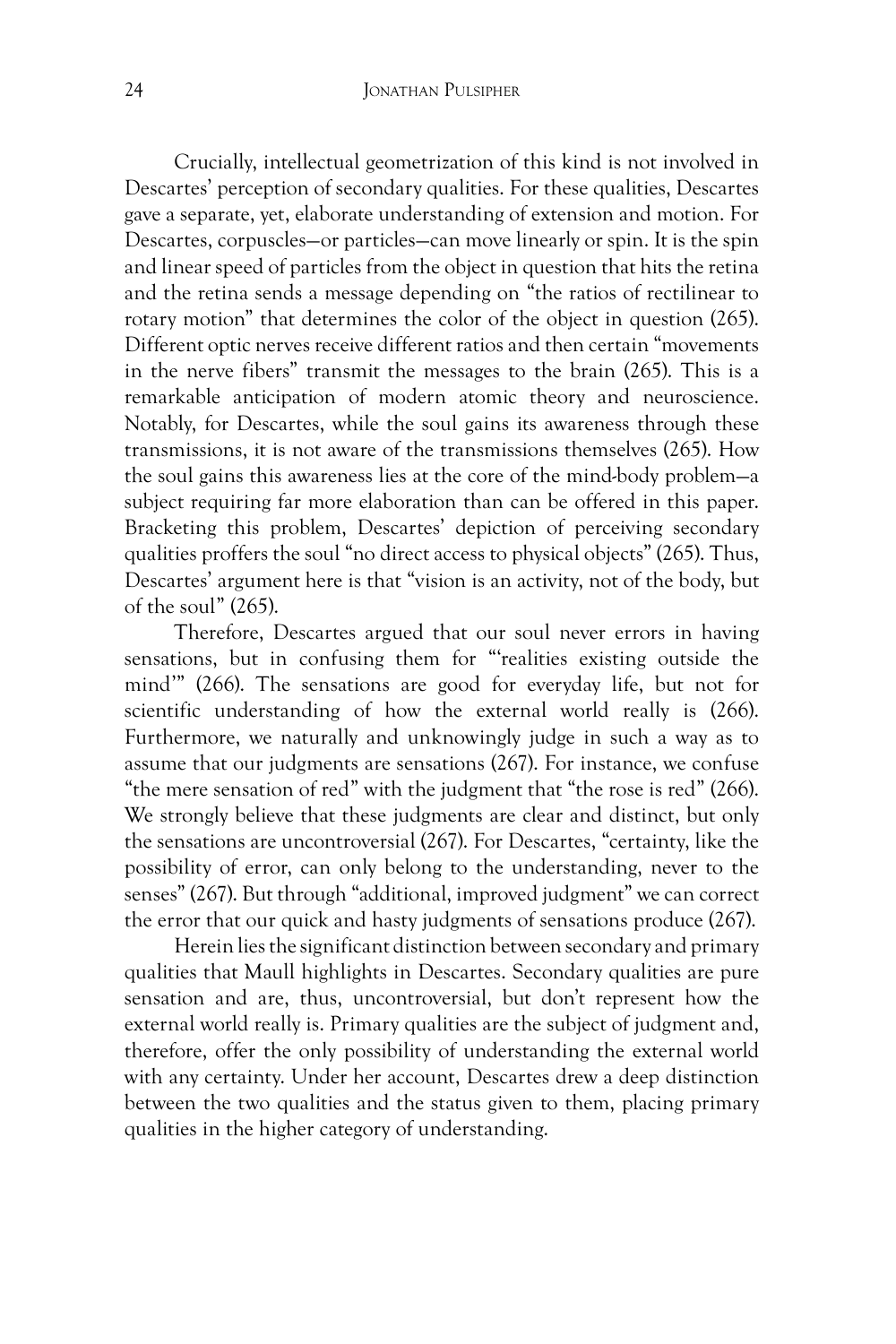#### **Alison Simmons**

Alison Simmons presents a contending interpretation in "Descartes on the Cognitive Structure of Sensory Experience." She argues the dichotomy between the intellect and senses has been overblown, disagreeing with the traditional approach that other scholars use to read Descartes' treatment of primary and secondary qualities. Simmons shows that some—Nancy Maull, in particular—overread the two qualities as having a distinction in intellectual involvement that Descartes does not mean to convey (550).

She argues that Descartes has a "unified cognitive account of sensory experience according to which the senses and intellect operate together to produce a fundamentally imagistic representation of the world in both its primary and secondary quality aspects" (550). This unification is central to the relation between the senses and intellect generally for Descartes (550). She admits that he can be confusing to read. At times, he argued that the senses impede intellect's operation and intellect impedes the functioning of the senses, seeming to convey that they are different cognitive functions (551). However, at other times, he depicted the senses as involving the intellect (551). This is what Simmons thinks is being forgotten in accounts such as Maull's. Simmons argues that the intellect operates in a similar manner for "our sensory experience of both primary and secondary qualities: it alters the sensory image without in any way intellectualizing it" (551).

She begins her argument by outlining three grades of sense perception for Descartes: physiological, the mind, and purely psychological (553). The first grade, or physiological, consists of the stimulation and mechanical process that delivers sense perception to the pineal gland (553). When the mind connects to the corporeal organs, the effects that immediately follow are considered the second grade. For Descartes, this grade is best understood as sensation (553). The third grade consists of judgments that alter the sensations, this grade is best understood as the intellect (553).

Simmons argues that most commentators—particularly Maull—have created a deep bifurcation between secondary and primary qualities, the first being solely relegated to the second grade, sensation, and the latter to the third grade, intellect (555). She notes that many commentators take this approach because Descartes did not seem to include primary qualities when he described the second grade sensory perception, but he did explicitly include them when discussing third grade sensory perception (556). She argues that these commentators have misread Descartes and that he actually treated both primary and secondary qualities as a joint part of both the second and third grades of sensory perception.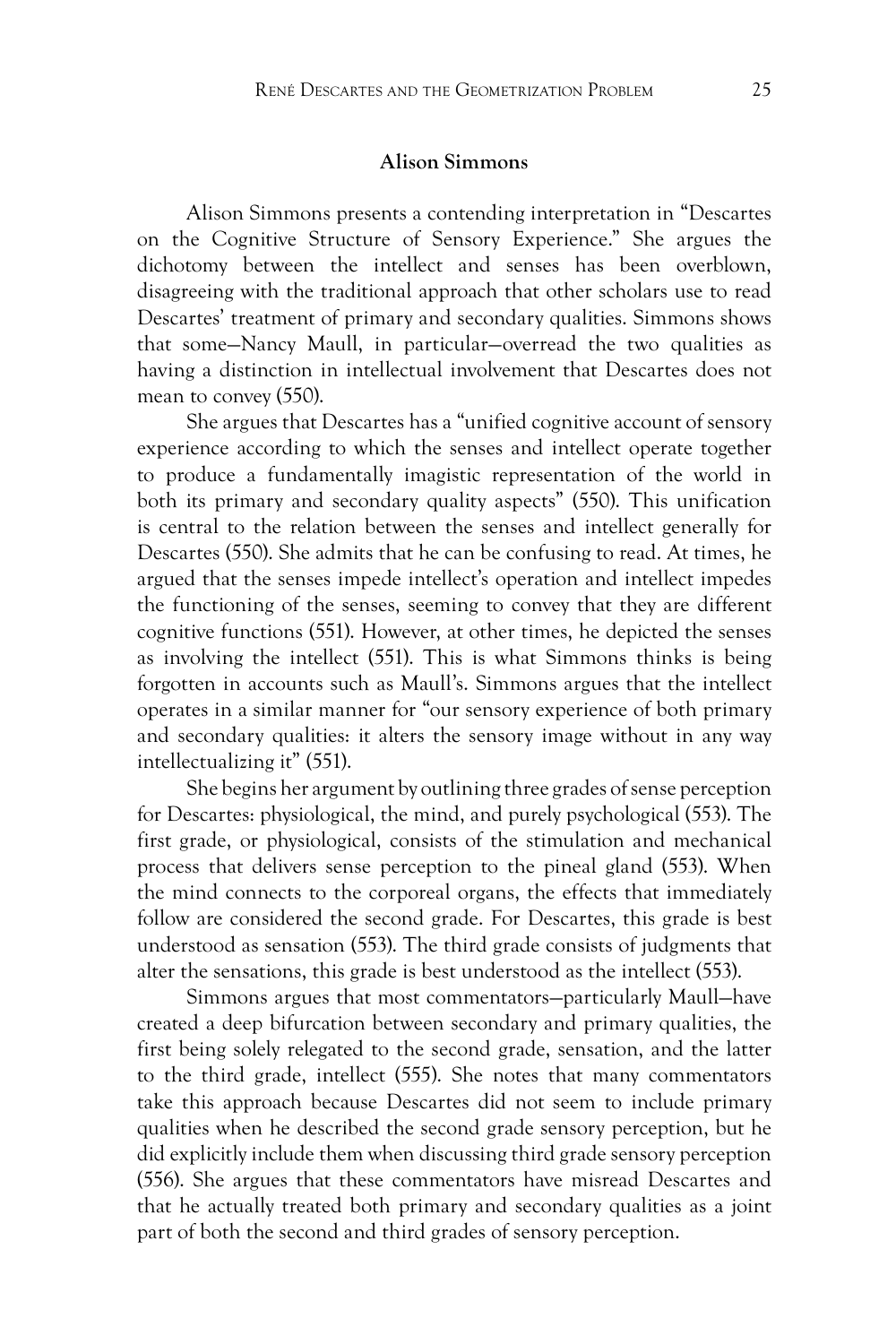She first demonstrates the misreading of the second grade by referencing times that Descartes seemed to include primary qualities into sensation. She highlights that he used the "psycho-physiological mechanisms at work between the first and second grades of sensory perception . . . to explain our sensory perception of all the visible qualities, including 'color, light, position, distance, size, and shape' (AT VI 130), that is both primary and secondary qualities" (557). She takes this to mean that for Descartes, the second grade is not "devoid of size, shape, and position" but that it is "devoid of formal size, shape, and position" (557). Instead of formal primary qualities, second grade perception has "objective" primary qualities, in other words, they "represent" the primary qualities (557). This seems to match Descartes' description of the "sensations of color patches, not sensations of color points" (557). Color seems to carry with it some representation of spatiality in the sensation, even though it does not carry with it the explicit spatiality conveyed in the third grade sensory perception (558).

To further solidify her argument, she offers the example of looking at her computer and then turning her head to see a tree out the window (558). The change in muscles in the neck and the neural transmissions those send give the perception that the tree is to the left of herself "despite its appearing in the center of [her] visual field" (558). In the *Dioptrics*, Descartes described this as happening "'without [her] having any cognition or thought' of the position of [her] eyes or head (AT VI 135)" (558). Because this is done without any thought or judgment, this sense of position must be accomplished in the second grade of perception (558).

She then argues that the geometrization Maull discusses is problematic. First, in the Treatise on Man, it is not a judgment, but rather, "incorporated into the first grade of sensory perception" because it is cast "in purely physiological terms" (560). Second, there seems to be a good reason to think that some of the primary qualities are posited in the second grade because we need shape and distance to calculate the size (560). She then considers objections that attempt to bypass the second grade and bring first grade sensory perception to the third grade, as Maull does (560). These, she argues, misrepresent Descartes, for the "relation between brain [third grade] and mind [second grade] in sensory perception is first and foremost causal not cognitive" (561). The brain doesn't directly examine the corporeal image (561). She argues that ultimately, Descartes thought that the judgments are based on the sensations, not the "corporeal images themselves" (562).

Later, Simmons argues that judgments in the third grade incorporate both sensory content and intellectual content (567). These rely on second grade sensory perception (567). Simmons problematizes the traditional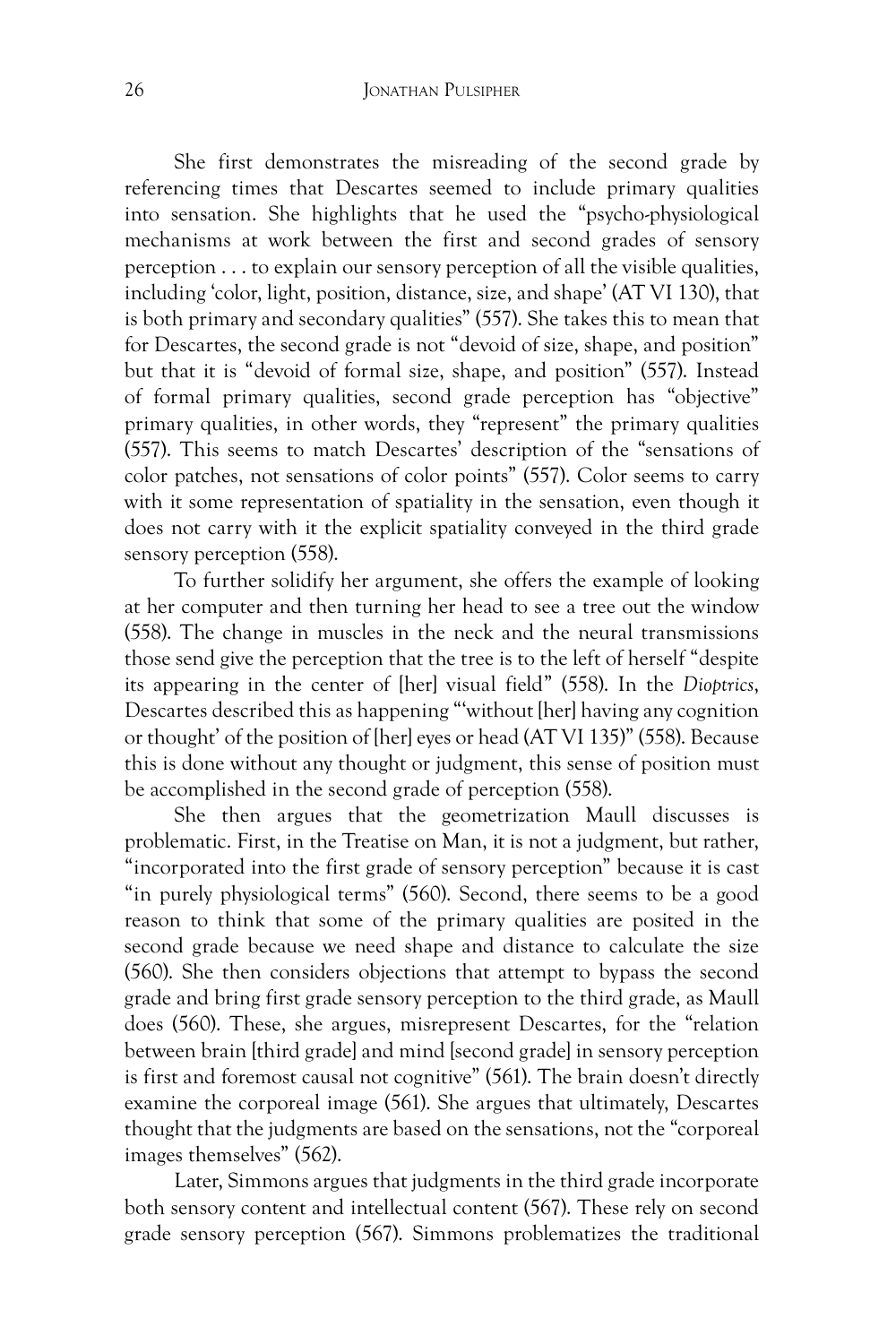interpretation by arguing that there is no difference in the treatment of secondary and primary qualities in the intellect (570). She first distinguishes between two types of judgment in the third grade: projective, when we "judge that there is something in the world that 'resembles' or 'conforms to' our sensations"; and constructive, those that "help to construct the phenomenological representation of particular qualities in the first place" (553-54). Within projective judgments, there doesn't appear to be any intellectual primacy given to either quality, for "in the third grade of sensory perception, projective judgments about primary qualities are no more intellectual or rational than projective judgments about secondary qualities" (570). Thus, if there is a greater status given to one, it would appear in constructive judgments.

She argues that while natural geometry may seem to be purely intellectual, other constructive judgments "are better described as involving the habitual association of sensory or pictorial cues than as involving any sort of rational, geometrical calculation" (571). This is represented in Descartes' thoughts about distance, "fuzzy bright images are judged to represent nearby objects; fuzzy dim images are judged to represent more distant objects" (572). This perception is largely dependent on an imagistic representation. Through second grade perception, we are able to acquire primary qualities (572). After proving this, she finishes by arguing that natural geometry is also imagistic. She argues that for Descartes, we don't actually engage in the natural geometry described by Maull, rather "we could rationally reconstruct" our spatial reasoning "through genuine geometrical reasoning" (573). We have the ability to abstract to this understanding of spatiality, not that we naturally use this reasoning (573). Furthermore, geometrization is not as purely intellectual as it initially seems. We might be able to describe it all through "clear and distinct ideas, but the representation of the world is still in the form of a sensory image" (574). Thus the world seems to have this structure, but doesn't have to be understood that way (574).

#### **The Two Reconciled**

Both Simmons and Maull interpret Descartes accurately. While this reconciliation between the two views may seem paradoxical at first, since Simmons adamantly deconstructs the view presented by Maull, Descartes was perhaps not as consistent as either of them are trying to craft him to be. There are good explanations for these discrepancies in Descartes work. But first, we must appreciate how both Maull and Simmons are tapping into solid representations of that work.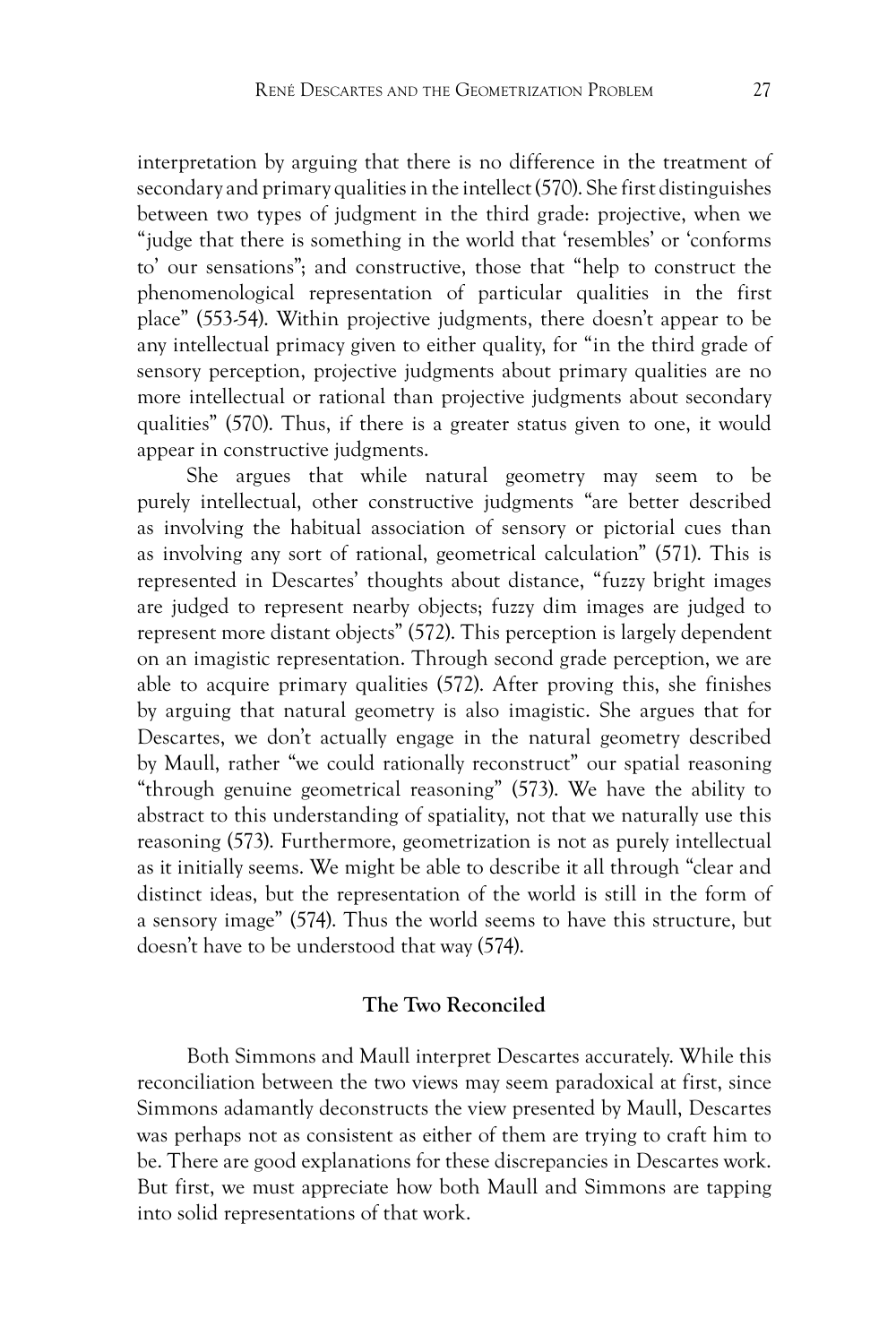#### 28 **JONATHAN PULSIPHER**

Alison Simmons repeatedly references reasons that one might believe in the bifurcation view. Descartes has statements that seem to both explicitly support such a view and radically disavow her theory of equal status between primary and secondary qualities. For example, he declares, "I calculate the size, shape, distance of the stick: although this is usually attributed to the senses (which is why I here refer it to the third grade of sensing) it is clear that it depends solely upon the intellect" (AT VII 437-38). This quote, along with others she references, seems to assign primary qualities solely to the intellect, or the third grade. In this quote particularly, he appears to explicitly reject the role of senses in primary qualities. While Simmons frequently suggests that Descartes could have simply forgotten to include primary or secondary qualities in the lists he attaches to sensation and the intellect (for he did include them at other times), statements like the one above seem to unquestionably endorse the deep bifurcation other scholars have attributed to him.

Despite statements from Descartes to the contrary, Simmons is correct that both secondary and primary qualities should be both in second and third grade sense perception. Color does seem to offer the grounds to derive a sense of size and figure. And much of what Descartes said draws from imagistic ways to obtain primary qualities. But her argument against Maull's interpretation of natural geometry seems more suspect. Maull draws from a lot of passages that seem to explicitly endorse a view that distance can be purely intellectually derived. Simmons' argument that this is just one possible way to describe the world doesn't seem to fully do justice to the elaboration Descartes gave on how the intellect obtains distance information purely from knowing the triangulation of the object with the two eyes. Thus, it does seem that while Simmons has broken down the barrier between intellect and sensations' access to primary and secondary qualities for Descartes, she hasn't fully demonstrated that there are no purely intellectually obtained primary qualities, such as distance. This is the way I propose to reconcile the two views. Maull doesn't indicate a certain affinity towards maintaining the distinction between intellect's acquisition of primary qualities and sensations' acquisition of secondary qualities in any category except distance perception. She might have an affinity towards figure and size, but both seem to rely too much upon the imagistic conception to maintain the division in light of Simmons' argument.

I argue that the two scholars might have come to different interpretations of Descartes for one of two reasons: Descartes changed his position over time, or he wasn't as careful as he should have been in at least one of the writings, the *Dioptrics*. The first seems less likely than the latter. While the *Dioptrics* did precede the later works that Simmons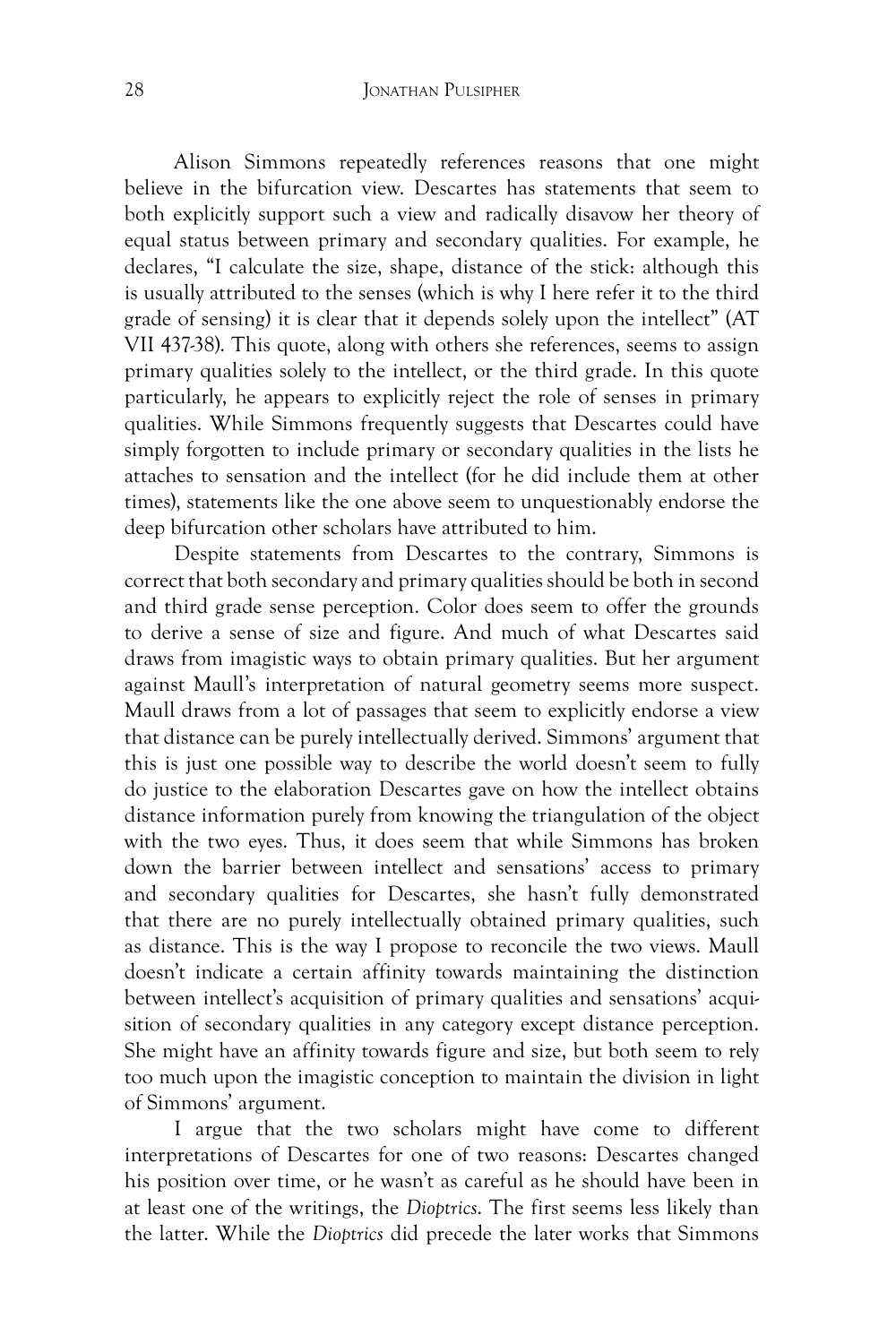more frequently referenced—*Treatise on Man* and *Meditations*—both scholars found equally disjointed thoughts from the same works. They both drew heavily from the *Dioptrics* and found seemingly contradictory statements. Thus, it seems that Descartes might not have been as careful on this issue as he was concerning others. Perhaps the two derived meaning from thoughts that Descartes either did not have the time to fully develop in a consistent manner, or Descartes might not have had the desire to explicitly blend or separate secondary and primary qualities in both the intellect and sensation. But this might be reading too much into the intent of Descartes himself. A third option, and the one that I personally opt for, is that Descartes likely gained a greater finesse for the details in his latter works than in his former. Maull predominantly draws from Descartes' *Dioptrics*  while Simmons draws more equally from Descartes' other writings, such as *Treatise on Man* and *Meditations*. Thus, Simmons might be representing the more mature and careful account of Descartes, while Maull represents a less definite yet interesting version of Descartes, at the time he is focused on solving the geometrization problem of Galileo.

#### **Conclusion**

Both Maull and Simmons seem to be tapping into valid, yet seemingly contradictory depictions of Descartes' theory of sense perception. There are multiple possible explanations for such radically different theories, but the most likely one seems to be the development of Descartes' theory over time and the precision he later acquired. This seems to best capture why Descartes himself said seemingly contradictory things. Because of this, Simmons' theory might be the most accurate to Descartes' later years and while Maull's interpretation might not be what Descartes intended, his earlier writings definitely seem to merit the interpretation she offers.